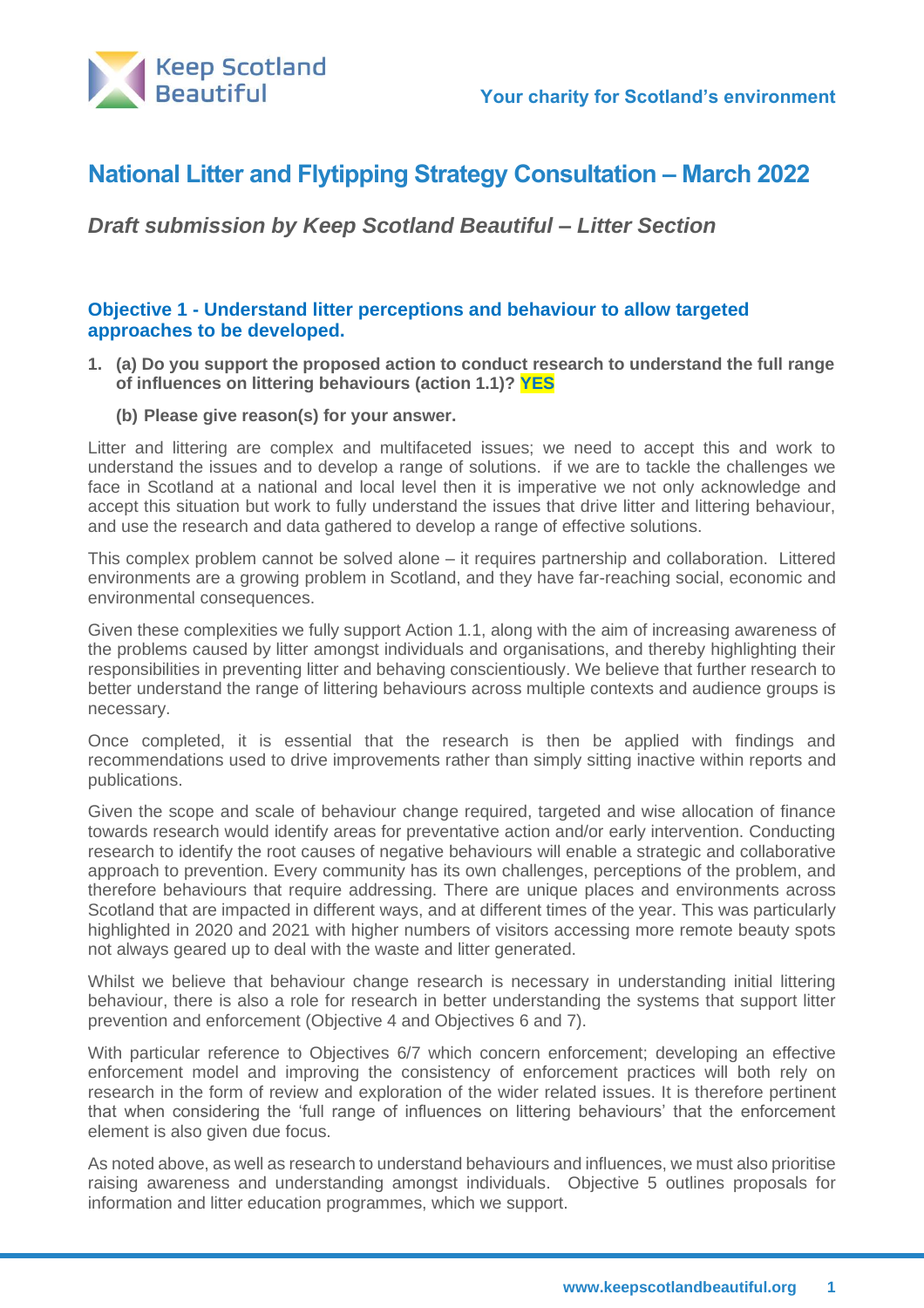

**Objective 2 - Develop and adopt a shared approach between Scottish Government, local authorities, public agencies and the third sector, to litter prevention and behaviour change across Scotland**

**2. (a) Do you support the proposed action to develop and adopt a national anti-littering campaign (action 2.1)? YES**

**(b) Please give reason(s) for your answer**

We believe we must change our behaviour and disposable culture, reducing unnecessary resource usage and removing the opportunity for items to become litter on land and in water. Our report on litter, published in December 2020, called for the development and implementation of a sustained, Scotland-wide anti-littering marketing campaign.

This should build on the positive, collaborative approach adopted for the recent Scotland is Stunning campaign. National marketing campaigns such as this are more likely to succeed in embedding behaviour change if they are consistent and rolled out over a generation. Consistent messaging outlining the socially unacceptable negative outcomes of littering and its damaging impact on the condition of our communities could influence people to take pride in the quality of Scotland's local environments.

59% of respondents in our 2021 Scottish Litter Survey (2021) indicated strong support for education and awareness campaigns for tackling littering.

Many large-scale behaviour changes have been achieved in our society over the past few decades - smoking in public places, and drink driving to name just two. However, these have only been achieved following the kind of sustained national level campaigning with consistent messaging rolled out over a generation which is necessary to embed behaviour change at this scale. This is the kind of long-term national marketing campaign that we believe is necessary to finally get to grips with our litter problem.

Once embedded and easily recognisable, this messaging could be adapted to underpin campaign activity at a regional/local level or focused on a specific problem. We believe that there is scope for the National Litter Hub to provide a link between national level messaging and campaigns, with those operating at local level. We have worked with Scottish Government, Zero Waste Scotland, public agencies, local authorities, the private sector and other third sector organisations to ensure that messaging associated with Scotland is Stunning aligns and is complementary in reach and impact. This goodwill and momentum associated with this marketing campaign must be capitalised on.

Littering is ultimately the consequence of individual behaviour driven in part by long-term, largescale social trends, such as our attitudes to consumption and a more 'on the go' lifestyle. To really fix this problem in Scotland, we must ensure that other influencing factors are prioritised. We must champion reduce and reuse behaviour, moving up the waste hierarchy and supporting renewed proposals for a Circular Economy Bill. These would include EPR and other associated mechanisms such as DRS, packaging reform, and the banning of single use plastics.

We would also note in this section, and in others, the link between terrestrial and marine litter. 80% of marine litter comes from the land, with estimations that 12.7 million tonnes of plastic end up in the sea each year. This is extremely difficult and expensive to clean up. Therefore, any marketing and messaging which encourages or supports people to litter less will also have a positive impact on the amount of litter that ends up in our oceans. There is potential for the outcomes relating to this proposal to further the objectives of the Marine Litter Strategy, particularly under Strategic Direction 1.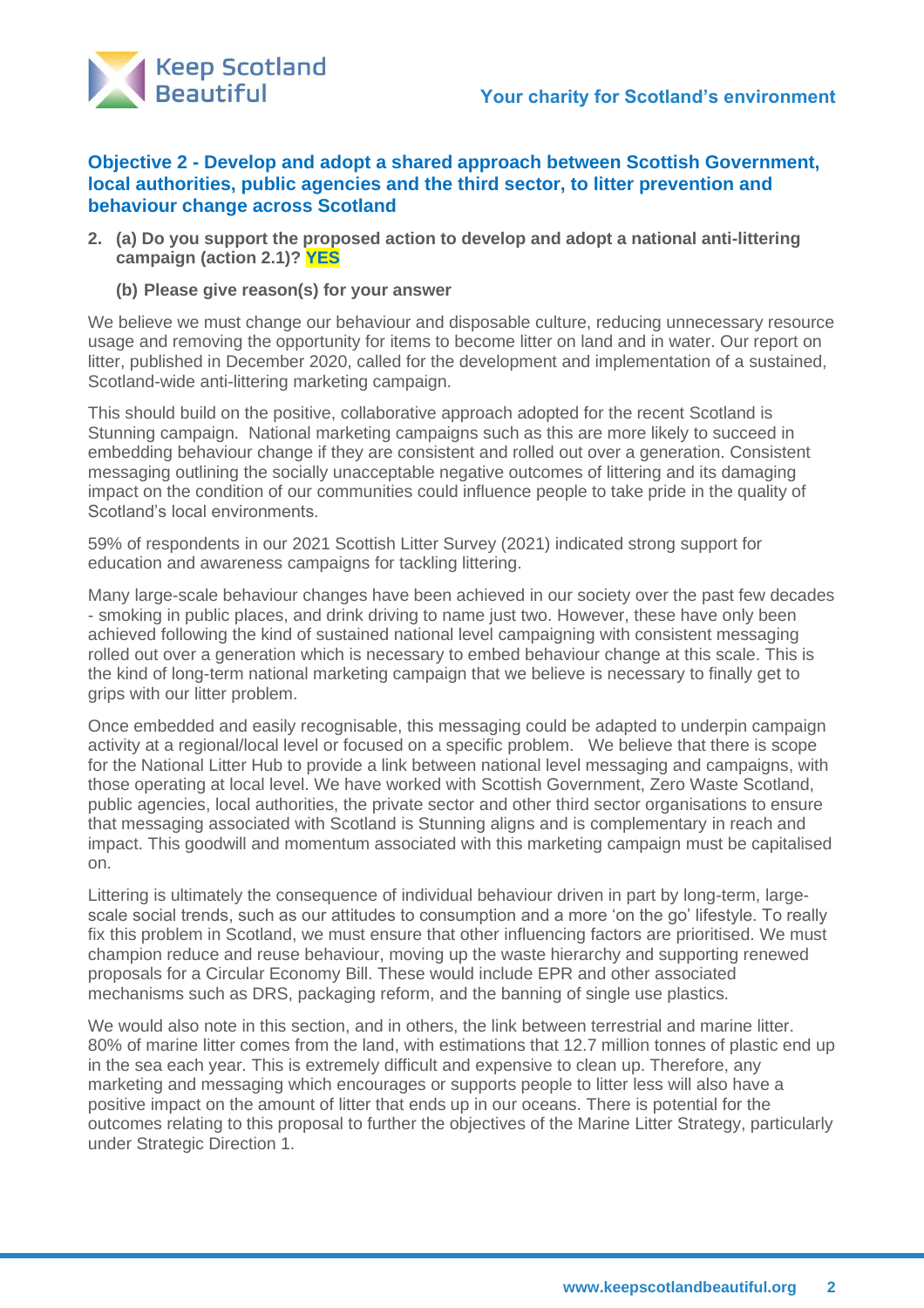

### **3. Which topics should be a priority to address by behaviour change interventions?**

Whilst we believe behaviour change interventions that focus on the prevention of littering generally are required, it is important that in developing and adopting a shared approach to prevention, that the wider context and background be considered, including systems of enforcement. To that end we highlight four main topics that we believe should be a priority.

### **Roadside Litter** -

Litter discarded on roadsides is a particular problem because of how difficult, dangerous and costly it is to access and clean up. Poor local environmental quality, sand specifically roadside litter, threatens the strength of Scotland's rich tourism sector; scenery and landscapes are the most important factors that motivate people to visit Scotland, and 91% of Scots believe that roadside litter creates a negative impression of Scotland.

Our *[Give Your Litter A Lift Home: Preventing Roadside Litter](https://www.keepscotlandbeautiful.org/media/1567217/rl-2016-2018-report-final-low-res-110119.pdf)* national campaign was developed to raise awareness, challenge attitudes, and change behaviour regarding litter management and infrastructure on our roadsides. The national campaign was supported by businesses, local authorities, and road operators; however, it is clear that current legislation is not effective in preventing littering behaviours on roadsides. Thus, other activities and interventions designed to help tackle litter such as improved infrastructure are undermined.

With a new consultation on a Circular Economy Bill due in May 2022, we support the proposal of Action 6.4 to create powers within the Bill to issue fixed penalty notices to registered keepers of a vehicle from which littering occurs. It is estimated that double the number of fixed penalty notices could be issued if the registered keeper of the vehicle was held responsible. Our research also found that 65% of people would be prepared to report the registration number of a vehicle if they witnessed litter being thrown from it. In addition, most councils are supportive of the need to change the legislation. We believe that alongside education and provision of infrastructure, enforcement has to be part of the solution to our roadside litter problem. The current barrier to enforcement – the need to identify the offender – would be easily overcome with the proposed change.

We believe that tackling roadside litter, as part of a national campaign and specifically through registered keeper legislation, should be a priority topic given its potential impact as a behaviour change intervention.

### **Visitor Management -**

When tourism reopened following the initial COVID-19 lockdowns we worked with Zero Waste Scotland, and the Scottish Government to launch the *Scotland is Stunning – Let's keep it that way* campaign inspiring people to enjoy the benefits of nature without spoiling it through littering. It is widely accepted that an outcome of the pandemic is changed behaviours resulting in greater visitor numbers to Scotland's outdoors leading to greater levels of littering in beauty spots.

In 2021 we supported the responsible tourism campaign launched by VisitScotland. The campaign raised awareness of exploring Scotland's outdoors in a responsible manner with a focus on people leaving no trace of their visit and thereby protecting Scotland's beautiful countryside.

Scotland is culturally, historically, and environmentally rich which helps generate inward investment. The tourism sector forms an important part of Scotland's economy, and it is therefore important that local environmental quality is maintained at a high level, and that litter is not a blight on Scotland's natural beauty.

We therefore believe that engaging with behaviour change interventions within the context of visitor management is a priority topic in the prevention of littering.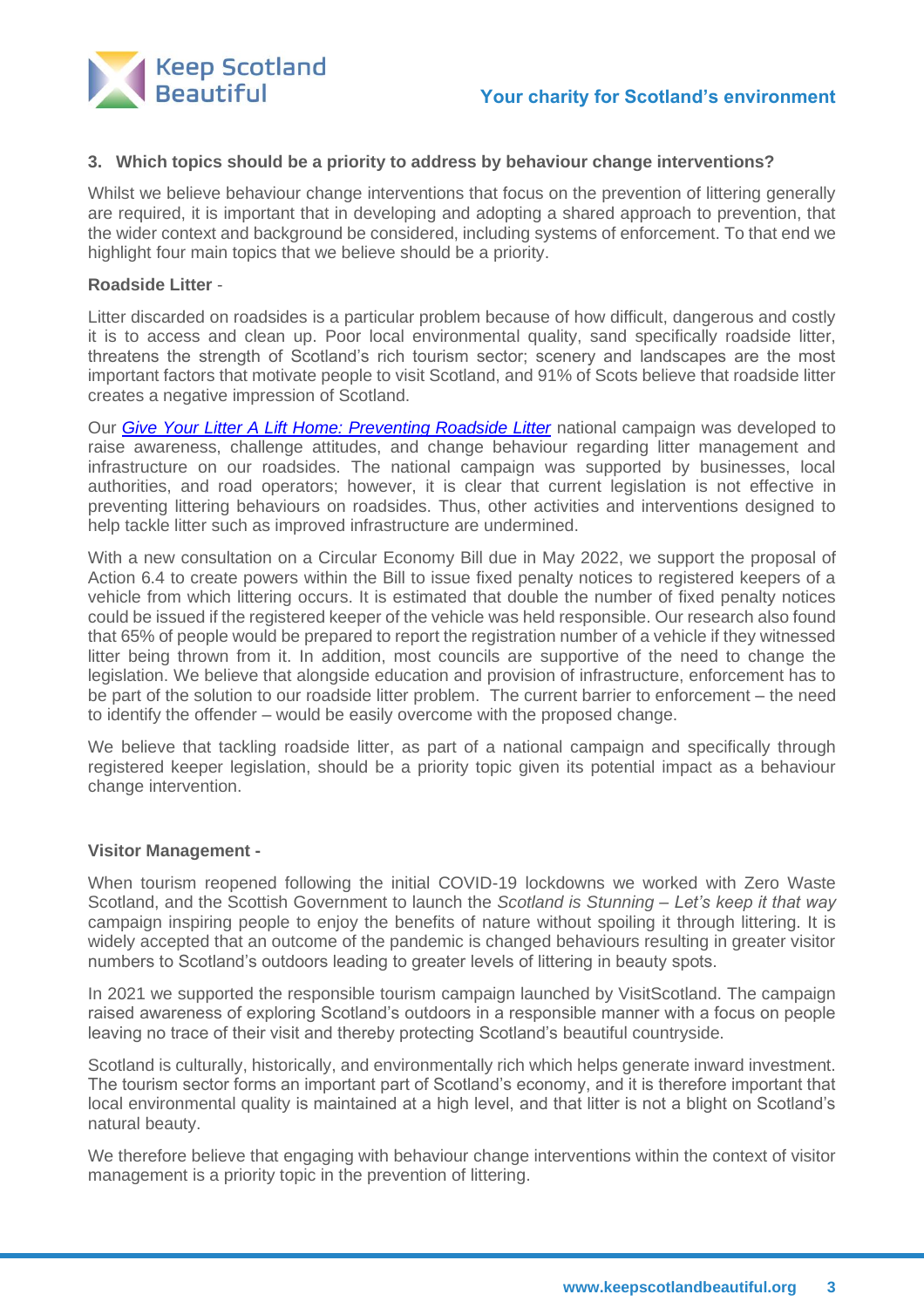

### **Pathways and corridors of litter to the aquatic environment**

80% of marine litter comes from the land, with estimations that 12.7 million tonnes of plastic end up in the sea each year. This is extremely difficult and expensive to clean up. Therefore, any marketing and messaging which encourages or supports people to litter less will also have a positive impact on the amount of litter that ends up in our oceans. There is potential for the outcomes relating to this proposal to further the objectives of the Marine Litter Strategy, particularly under Strategic Direction 1.

Our [Upstream Battle](https://www.keepscotlandbeautiful.org/upstream-battle/) campaign was developed specifically to deal with these issues. It is an awardwinning marine litter campaign focusing on changing littering behaviour to prevent marine litter at source along the rivers and their tributaries. The campaign works to raised awareness, gather evidence and inspire action.

#### **Product Specific -**

In addition to the two topics previously outlined, we believe that there are a number of particular products that require to be addressed by behaviour change interventions:

- Smoking related litter
	- o 63.5% of surveyed sites in 2020/21 with presence; this is the highest recorded level in ten years
	- o Cigarettes most littered item along the River Clyde [\(report here\)](https://www.keepscotlandbeautiful.org/media/1568879/upstream-battle-clyde-phase-2-report.pdf)
- Soft plastics
	- o 42.8% of surveyed sites had presence of confectionary litter
	- o Snack packets second most littered item littered along the River Clyde (report [here\)](https://www.keepscotlandbeautiful.org/media/1568879/upstream-battle-clyde-phase-2-report.pdf)
- Personal Protective Equipment (PPE) surveyed for the first time in 20/21 more than 2 items counted for every km transect surveyed
- Other commonly observed items including packaging drinks litter 38.9%; fast food 17.6%

### **4. Is there a need to develop a standard definition for litter that can be used across Scotland? YES**

Consideration should be given to developing and agreeing a standard definition of litter for Scotland that can be applied consistently across all sectors at both a strategic and operational level, however, any development of a definition should have due regard to the existing legislative and regulatory framework, as well as current policy and practice, which may need to be adapted in line with any agreed definitively. The proposal to review CoPLaR 2018 (Objective 4), which we support, provides an opportunity to refresh its definition of litter and then applied across Scotland.

A standard definition of litter should also complement and/or reflect a new focus on waste and the circular economy. Litter is a waste, in that items littered are not recycled, which means that potentially valuable materials are lost.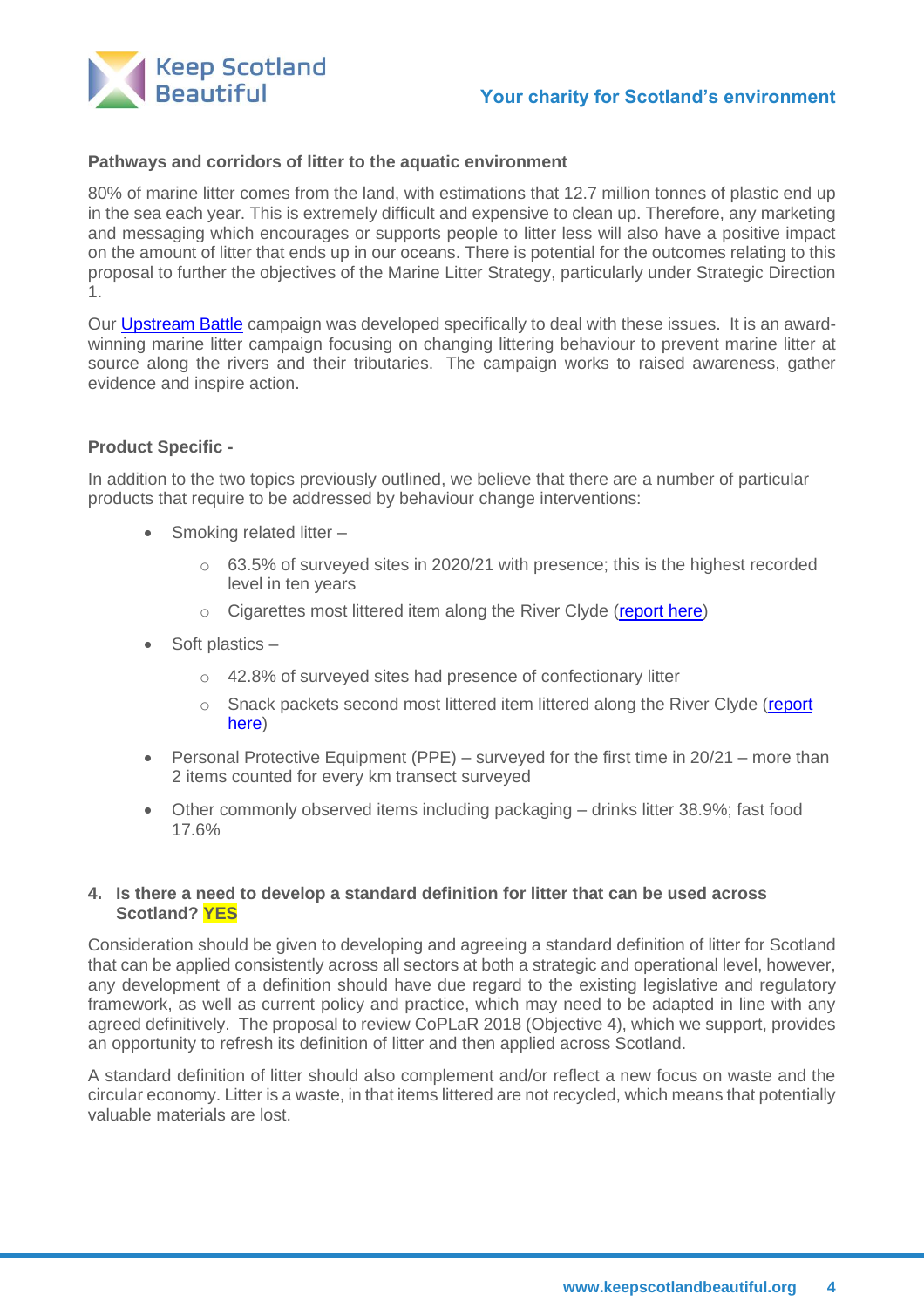

# **Objective 3 - Improve our understanding of the sources, amount and composition of litter**

**5. (a) Do you support the following proposed actions to:**

**Action 3.1: Review available litter data and reach an agreement between stakeholders on a common approach to data collection? YES**

**Action 3.2: Identify commonly littered items and litter hotspots and work with local authorities to develop targeted interventions? YES**

**Action 3.3: Increase the use of citizen science to support data levels and composition of litter? YES**

#### **(b) Please give reason(s) for your answer.**

3.1 – We are supportive of an action to review available litter data and reach an agreement between stakeholders on a common approach to data collection. We know that we need to measure to manage.

We know this because Keep Scotland Beautiful has coordinated a national local environmental quality audit for 18 years; providing training, validation of results, support, reports, networking forum. The data that has been collected through our audits has been used since 2004 to give us a robust set of indicator data to allow us to build up a national picture and trend data for local environmental quality.

The transition of the way we currently collect data to a new Litter Monitoring System continues to progress, providing a new digital platform, utilising spatial analysis and improving the ability to share and relate data sets. With increased accessibility for Duty Bodies and Statutory Undertakers, there is the potential to improve collaborative working practices.

3.2 - Gathering high-quality data is crucial in enabling us to identify what precisely is driving our litter problem, where the problem is worst and what effective solutions may be. For example, through our LEAMS data set we know that cigarette litter and food and drinks packaging are both hugely common forms of litter in Scotland. This suggests that the banning of certain single use items could potentially form part of an effective response to the prospective litter emergency. More recently, our data has also highlighted the worrying prevalence of single use face coverings as litter in our streets and open spaces. Data collection and constant review uncovers trends that can be addressed through campaigns specific to problems and local areas.

We know that as we move towards any future Extended Producer Responsibility (EPR) scheme, where producers may have to pay for the costs of correct management of their products when they become waste, we will need to know what products are being littered and not reused, recycled or repurposed.

We also know that local environmental quality is particularly poor in more deprived neighbourhoods, and that street cleanliness in more urban local authorities is generally somewhat lower than in more rural ones. Cross-referencing LEAMS and SIMD data enables a more granular understanding of issues. This helps us know how best to target action aimed at tackling litter and improving local environmental quality.

3.3 - Gathering data through our own surveys, and by supporting local people to conduct their own surveys is crucial in enabling us to identify what precisely is driving our litter problem, where the problem is worst, and what effective solutions may be. The data we record from citizen science is used alongside our LEAMS/LMS survey data and public perception data which, when crossreferenced with SIMD, adds greater depth to our understanding of issues. This holistic approach to data then allows targeted and localised interventions to be developed and implemented.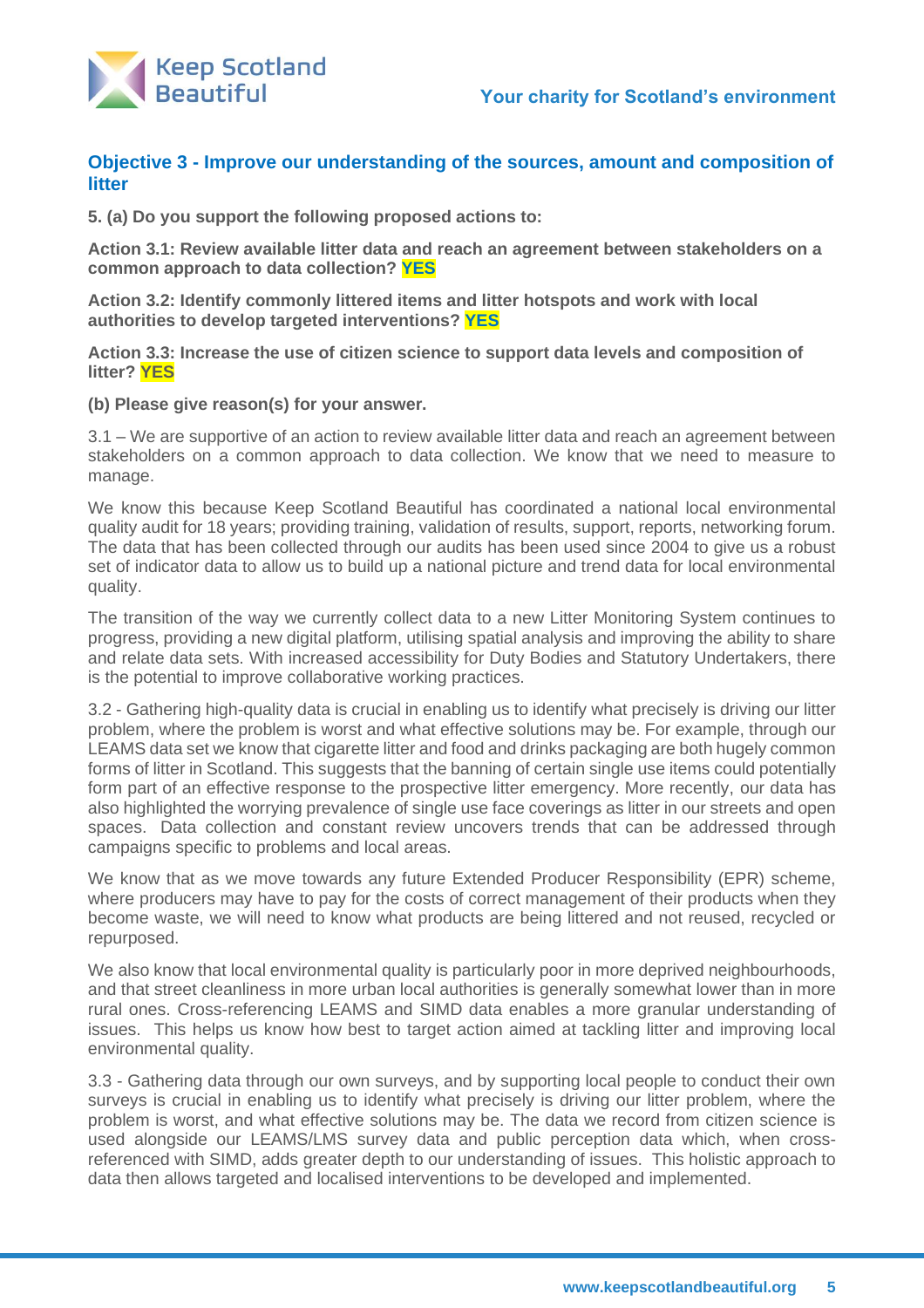

#### **6. What would encourage increased participation in citizen science data collection?**

Citizen science is a great engagement tool and can help people connect with the issue of litter and littering behaviour in a way that they may not have done before. It also helps to demonstrate that the issue is a concern at the community level, encourages ownership and strengthens the ability of communities to confidently engage with local authorities, businesses and other stakeholders.

Greater visibility of data gathered by KSB (or others) to shape policies and inform communications campaigns would encourage greater participation in citizen science, along with support to ensure that it is used to monitor campaigns/interventions.

It is also essential that the evidence/data collected as part of citizen science initiatives is taken seriously as robust evidence in any scaled-up or resultant follow-on activities.

It is important to recognise that developing and implementing local interventions that build on citizen science requires a source of funding that is often beyond the scope of local authorities and communities.

Our 2020 report called for a permanent innovation fund to be established which would enable innovative interventions to be trialled and tested at a local level over a sustained timeframe. The presence of such a fund, and an awareness that the interventions developed therein are informed by citizen science, would encourage greater participation and engagement.

In our experience working with community-led groups across Scotland there is a clear appetite for easy-to-use systems and reporting tools, and therefore greater, and sustained investment in this area would enable greater participation in data collection. This should include commonly used technologies for accessibility.

We published [our first citizen science report](https://www.keepscotlandbeautiful.org/media/1565911/ub-citizen-science-report-final-080620.pdf) for our award winning Upstream Battle® programme in June 2020, and [our Phase 2 report](https://www.keepscotlandbeautiful.org/media/1568879/upstream-battle-clyde-phase-2-report.pdf) was recently published. Since launching the Clean Up Scotland survey in July 2020 we have supported over 200 citizen science surveys to be completed. In August 2021, we launched our Upstream Battle ® campaign on the River Tay and our report will be published soon.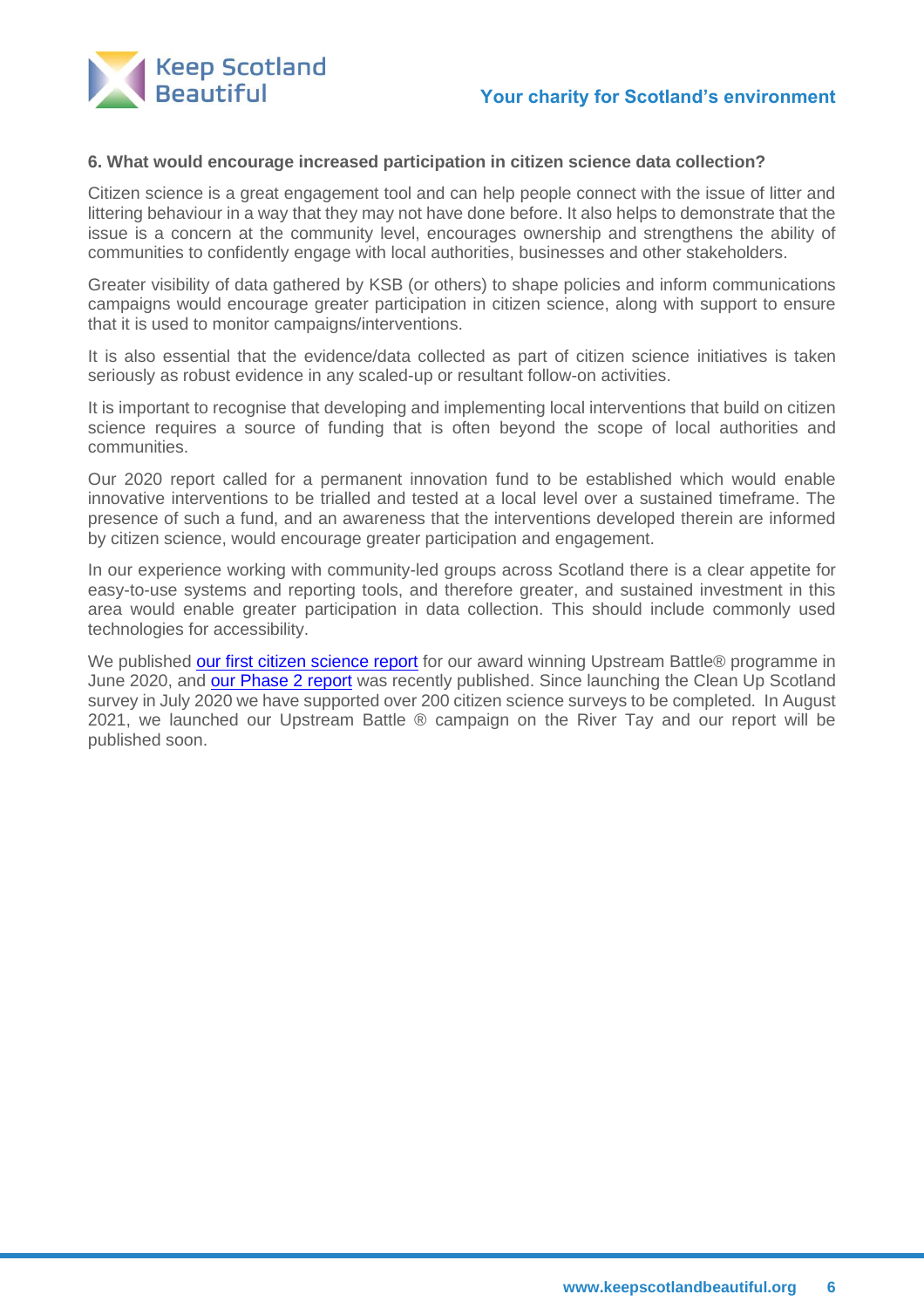



# **Objective 4 - Encourage a shared approach to services that will effectively support litter prevention**

**7. (a) Do you support the proposed actions to:**

**Action 4.1: Review of CoPLaR (2018) and its implementation by duty holders? YES**

**Action 4.2: Explore the use of flexible and innovative interventions to support litter prevention and removal? YES**

**Action 4.3: Establish an action focused group to encourage collaboration and share best practice between local authorities, national parks and other duty bodies? YES**

#### **(b) Please give reason(s) for your answers**

Yes, but qualified with the following comments:

4.1 – We are supportive of a review of the purpose and operational function of CoPLaR (2018), and how this could be translated into a user-friendly framework that allows the general public to hold duty bodies accountable whilst also enabling local authorities to align their services with CoPLaR criteria. A review must therefore examine who CoPLaR is for and how it can best function, rather than an examination of the criteria within the CoPLaR statutory document. There is a need for clear and consistent application of CoPLaR across duty bodies as current application lacks a transparent and joined-up approach.

4.2 - This has been tried before but on a very local scale - for example with regards to different kinds of bin infrastructure and nudge initiatives. What we need now is the willingness and ability to test and develop new infrastructure and approaches to changing people's behaviour, and then the funding to implement successful solutions on a large, national scale. The aim should therefore be to embed sustainability into delivery with a focus on long-term activity that is backed by sustained spending over a longer period of time.

We believe that the use of flexible and innovative interventions to support litter prevention and removal can work. Indeed, it has been shown before at a local level through introducing different types of bins and using nudge behaviour change initiatives. Our Roadside Litter Campaign and Cup Movement in Glasgow have trialled innovative interventions, as did our collaborative work in the Grassmarket with Hubbub. What we know is that further testing is needed, funding made available and licensing issues removed to ensure that successful pilot solutions can be rolled out on a national scale.

Our 2020 report suggested that a permanent national innovation fund, drawing upon the best data and research in this area, could play a key role in delivering sustainable behaviour change and help to bring about a cleaner, safer and healthier Scotland. Crucially, we also believe that this fund should be targeted at the community level, allowing councils, community groups and other local groups to identify and test the most appropriate solutions for the problems in their area.

4.3 – In general we are supportive of any action that encourages duty bodies, local authorities, national parks, and other organisations to collaborate together and engage in dialogue. No one organisation alone can deliver the action required to tackle the challenges we face. It is important that any action focused groups established have a clear rationale and be adequately resourced so as to deliver a shared approach to services that is both strategic and consistent in outlook. This should be accompanied by an audit and rationalisation of any existing groups to ensure efficiency. This would ensure a long-term focus on and commitment to the prevention of littering and other related issues.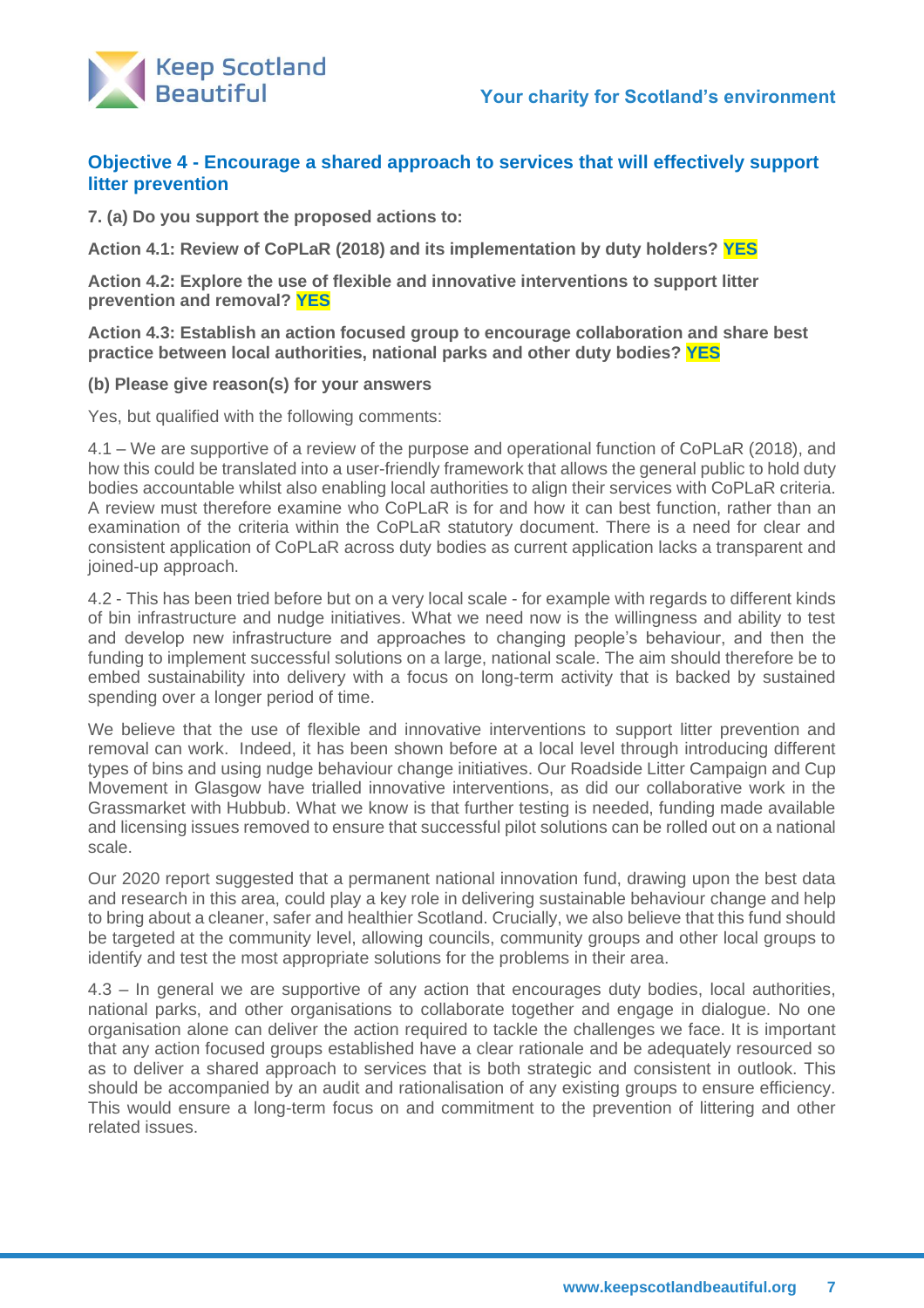

### **8. Please provide examples of flexible or innovative interventions that have or have not worked well.**

We would like to direct you to our *[Campaigns and Innovations](https://www.keepscotlandbeautiful.org/about-us/our-campaigns-and-innovations/)* webpage which includes the details and reports from a number of the inventions we have led or been involved in:

- [Upstream Battle®](https://www.keepscotlandbeautiful.org/upstream-battle/) our award-winning campaign aims to change littering behaviour to prevent marine litter at source along two rivers, the River Clyde and River Tay. We are working along the entire length of both rivers and their tributaries, to raise awareness, gather evidence and inspire action.
- [NeatStreets](https://www.keepscotlandbeautiful.org/about-us/our-campaigns-and-innovations/neat-streets/) increasing bin visibility enhances bin use in the short term; voting bins for cigarette butts was also a successful innovation within the intervention. Both of these innovations require regular refreshing in order to keep the messaging new and engaging. This campaign was run with Hubbub in Edinburgh's Grassmarket.
- [Give Your Litter a Lift campaign ran from 2016-2019](https://www.keepscotlandbeautiful.org/roadside-litter-campaign/) and encouraged all road users in Scotland to respect our shared environment and do one simple thing to keep litter off our roads but taking their litter home. Through a schedule of publicity, communications and campaign activity across the country, we raised awareness of the scale and impact of roadside litter and spreading the message to Give your litter a lift, take it home. We worked with partners to develop and test targeted messaging and infrastructure interventions and change people's attitudes and behaviours around roadside litter and littering from vehicles.
- We would also highlight the messaging/signage research carried out at Loch Lomond and the Trossachs National Park which found that signs appealing to national identity were more impactful that simple messaging [\(https://www.keepscotlandbeautiful.org/media/1566379/lltnp-case-study-final-060420.pdf\)](https://www.keepscotlandbeautiful.org/media/1566379/lltnp-case-study-final-060420.pdf)
- [Cup Movement](https://www.keepscotlandbeautiful.org/cup-movement/) is our innovative city-wide collaboration aiming to transform Glasgow's relationship with single-use cups. This means ensuring that fewer single-use cups end up as litter, that far more are captured for recycling, and that more people transition to reusable cups instead of disposable ones. By working with those who make, supply, sell and use cups, Cup Movement seeks to establish a transferable model for creating change at scale and finding solutions that work. Our report on outcomes contains more information Cup Movement – [Phase One report](https://www.keepscotlandbeautiful.org/media/1566638/cup-movemet-phase-one-overview_final-161020.pdf)

Interventions are an important aspect to behaviour change; however, we need to be sure that these are embedded with long-term sustainability at their core, and that innovations have sustainable outcomes. Developing and delivering any intervention carries substantial financial costs and therefore require to be supported in a sustained manner in order to see the kinds of successful outcomes that are needed to tackle the looming litter crisis. Interventions should be backed by education, sustained generational anti-littering campaigns, and an effective enforcement system.

### **9. How can increased collaboration and information sharing across local authorities, national parks and other duty bodies be achieved?**

Common measures and systems across the themes of data collection, networking and community capability and capacity building, would ensure that everyone is speaking the same language.

The importance of a reinvigorated approach to sharing information across networks cannot be understated. Dedication to existing networks, particularly in cleansing services demonstrates the need and enthusiasm for partnership building and sharing best practice. We would advocate for these networks to be reviewed, with a fresh approach taken in line with the principles and priorities which are emphasised in this new strategy ensuring suitable representation across forums to further encourage collaboration. We strongly recommend that this review highlights the gaps in the currently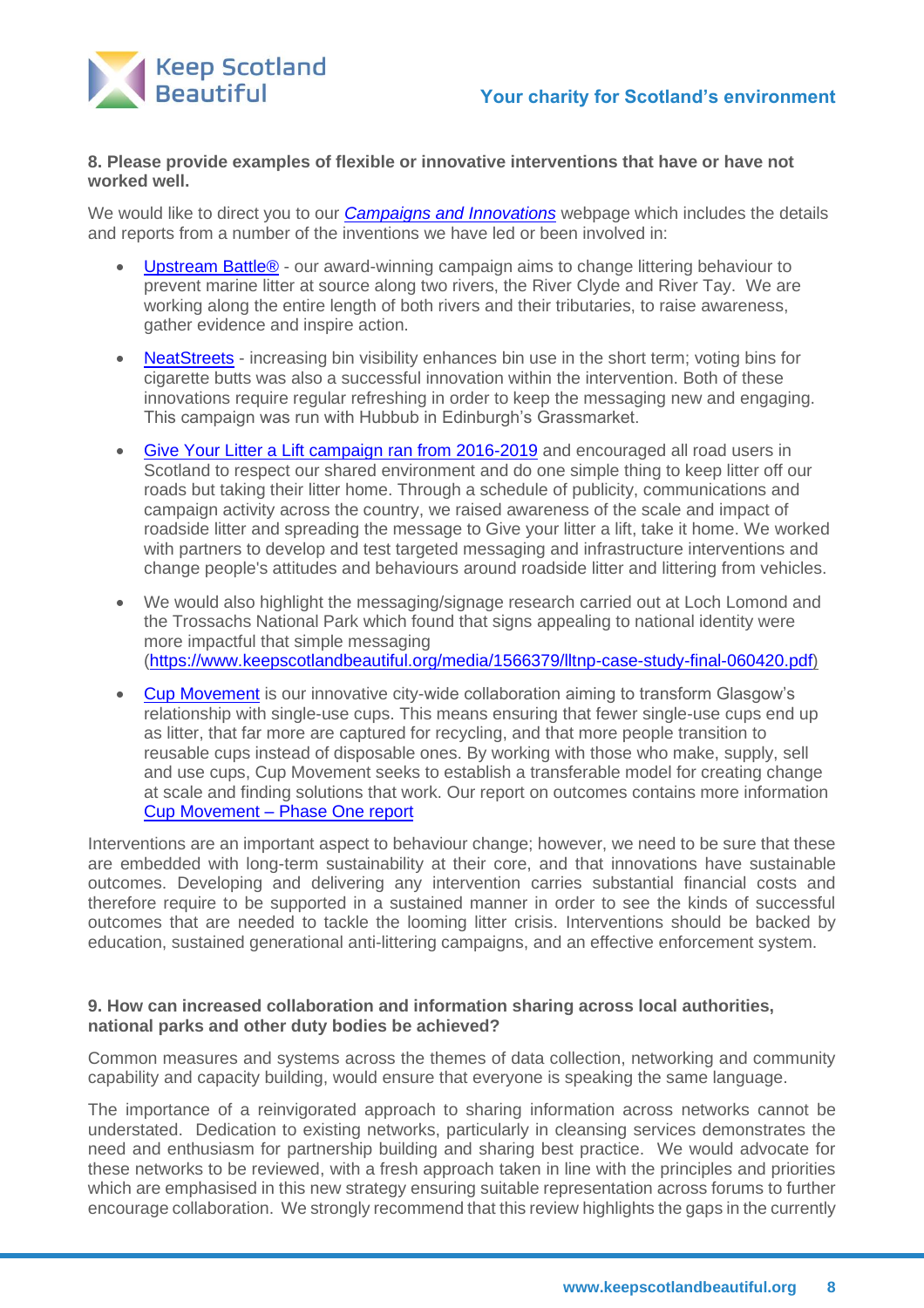

available networks. In our experience, this includes linking local authorities, duty bodies and other organisations with local communities, to encourage collaboration and to identify relevant prevention techniques tailored to the local area.

We also recommend the availability of a forum for communities to build on their individual experiences and to share their local learning. There is potential for this forum to be linked to the hub outlined within Actions 5.1 and 5.2.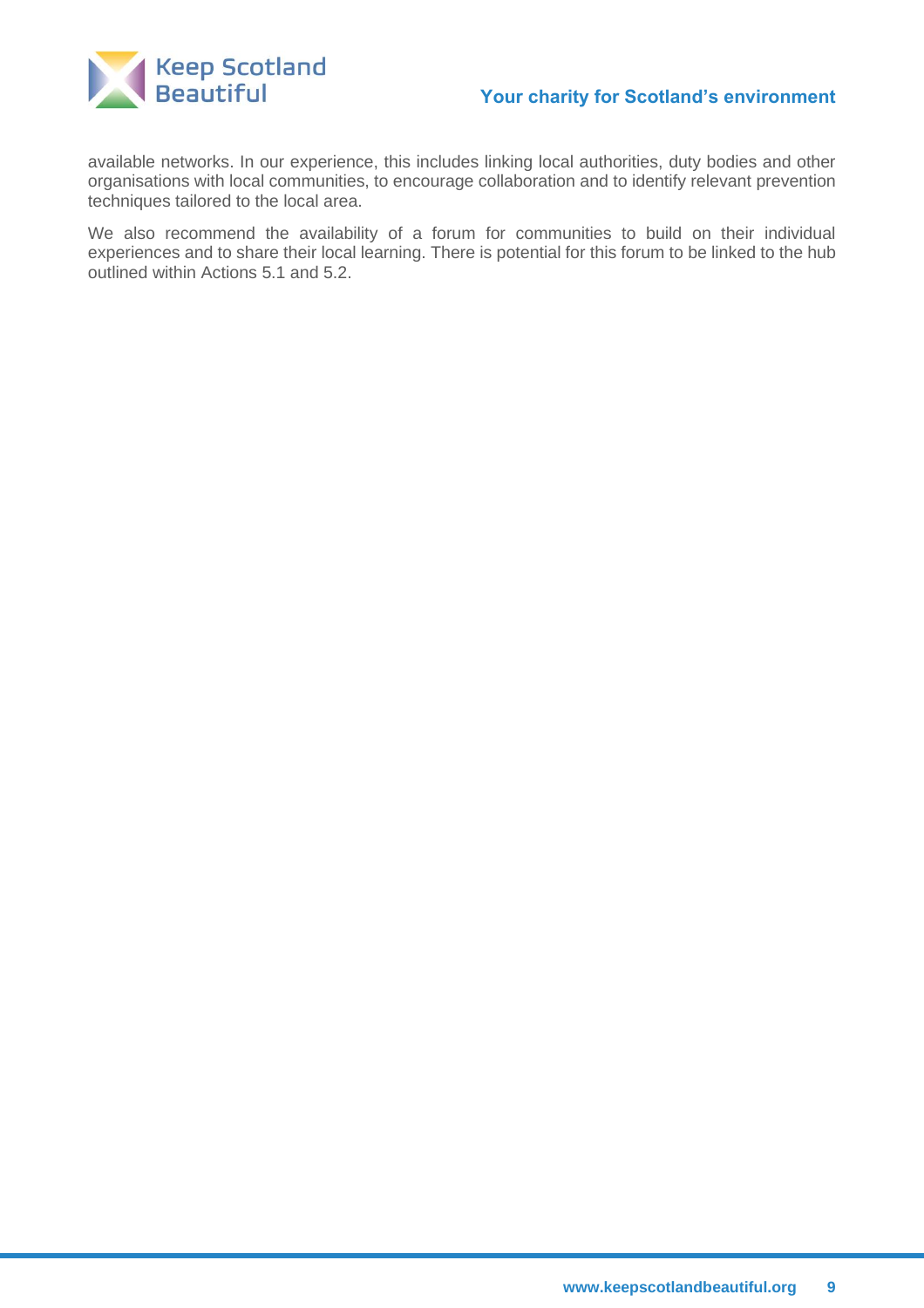

# **Objective 5 - Empower community groups to take action**

**10. (a) Do you support the proposed actions to:**

**Action 5.1: Create a national litter hub to provide information to community groups? YES**

**Action 5.2: Create a community-focused litter education programme? YES**

### **(b) Please give reason(s) for your answer.**

5.1 – We firmly believe that the creation of a national litter hub to provide information and advice to community groups is a crucial part of tackling litter and littering behaviour. We know that the communities we work with through our campaigns and programmes, for example It's Your [Neighbourhood](https://www.keepscotlandbeautiful.org/community-and-place/its-your-neighbourhood/) and [Beautiful Scotland,](https://www.keepscotlandbeautiful.org/community-and-place/beautiful-scotland/) value our insight and ability to connect them to others who are working to achieve a similar goal.

Through Clean Up Scotland, our growing network of Community Clean Up Hubs have all been able to access information, guidance and support from our team, and more importantly from each other.

It is essential that a National Litter Hub act as a link between the national level marketing campaign and the locally implemented interventions and activities across communities, as we detailed in our response to Question 2.

We also believe that these is an element to a national litter hub that should interact with any networks or forums that encourage collaboration between local authorities, national parks, other duty bodies, and communities as we outlined in our response to Question 9 above.

5.2 - Although most people have opinions about litter, there is still real confusion about the facts, the legislation, the simple solutions to make it easy for people to do the right thing. We have called for a community-focused litter education programme to support individuals and communities to fully understand the scale of the challenge and the role they can play in monitoring and tackling it.

We already deliver education activities in schools through our award-winning Eco-Schools programme, but learning shouldn't be confined to the classroom it should be embedded in informal settings in community groups across the country so that every member of society, young or old can access and benefit from it.

We know from our development work with our Upstream Battle Anchor Groups the value or providing this kind of education programme, that goes beyond just providing information, and instead helps communities develop the capacity and capability to take ownership of local issues and act on them appropriately.

We believe a community-focused programme of education and behaviour change to create a 'Litterate' Scotland, could make a real difference, and are delighted to be piloting this with local [authorities](https://www.keepscotlandbeautiful.org/news/march-2022/glasgow-city-council-the-first-to-trial-our-innovative-community-focused-education-programme/) already.

#### **11. What advice, information and support should be included in a national litter hub?**

Based on our work to support communities to take action on litter and littering across Scotland over the last two decades, we have a good idea of what a 'national litter hub' might look like. This would be an online hub open to anyone looking for support in their litter picking activities along with support for litter prevention. This support might include the following:

### • **Information**

- The law and enforcement regulations summary and link to full documents
- Who is responsible for what list and link to documents/legislation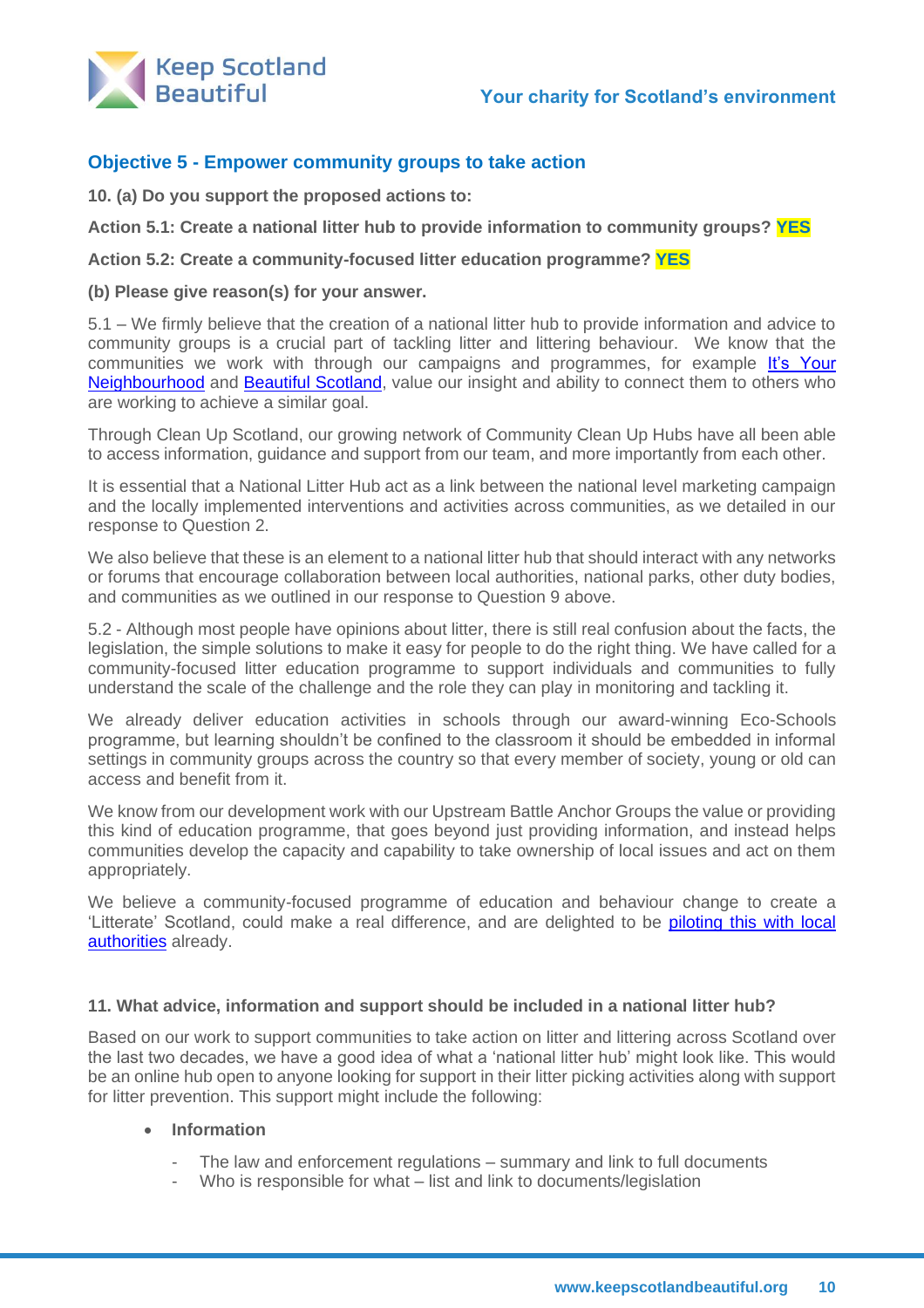



- Data on the problems across Scotland and why this is an issue/wider impacts top level stats and trends, and links to relevant reports
- Details to report litter instances to duty bodies
- Contacts for useful agencies

### • **Resources: guidance, downloads, educational packs**

- Litter picking guidance
- Health and safety
- Posters, bin stickers, car stickers and related guidance from a network of **organisations**
- Education packs with ideas for workshops with kids
- Document templates; press releases, action plans
- Online learning to understand behaviour change and nudge campaigning
- Guidance and links to funding opportunities
- **Case Studies and Publications**
	- Case studies on interventions and local trials
	- Reports from campaigns and research
	- Ideas for trying
	- Litter pick/Clean Up 'next steps'

#### • **Network and Contacts**

- Opportunity to talk with others and share ideas
- Capability for uploading files
- Links to joining active groups

#### • **Citizen Science**

- Information on the importance of gathering data
- How to collect and input to CUS members website
- How to use collected data to identify local problems, behaviours and monitor interventions
- Accessible overview of what is collected

### **12. What topics should be included in a community-focused litter education programme?**

Our December 2020 report called for the development and implementation of a community focused litter-ate educational programme that raises awareness of the challenges we face, builds capability and capacity on a range of issues including behaviour change and localised campaigning, facilitates data gathering through citizen science and helps drive local action across the country. 53% of respondents in the *Scottish Litter Survey* (2021) indicated strong support for increased funding for community action on litter prevention and clean-ups.

This would build on the success of work we have undertaken in terms of our anchor group model, climate ready classrooms, and carbon literacy training – and could be delivered face to face and online. Our *Beautiful Scotland* and It's Your Neighbourhood network currently have around 350 groups; our Anchor Group network is currently 30, along with around 80 Clean Up Hubs.

We also have 1000s of individuals/organisations who have taken part in our Climate Emergency Training. As a result of this we believe that we have a unique perspective to offer built on years of experience and knowledge gained. We recently launched a pilot of our community education programme 'Litterate' with [Glasgow City Council.](https://www.keepscotlandbeautiful.org/news/march-2022/glasgow-city-council-the-first-to-trial-our-innovative-community-focused-education-programme/) The aim of our programme is to have three levels – basic, intermediate, advanced – in order to capture a range of audiences all with various levels of involvement within litter prevention.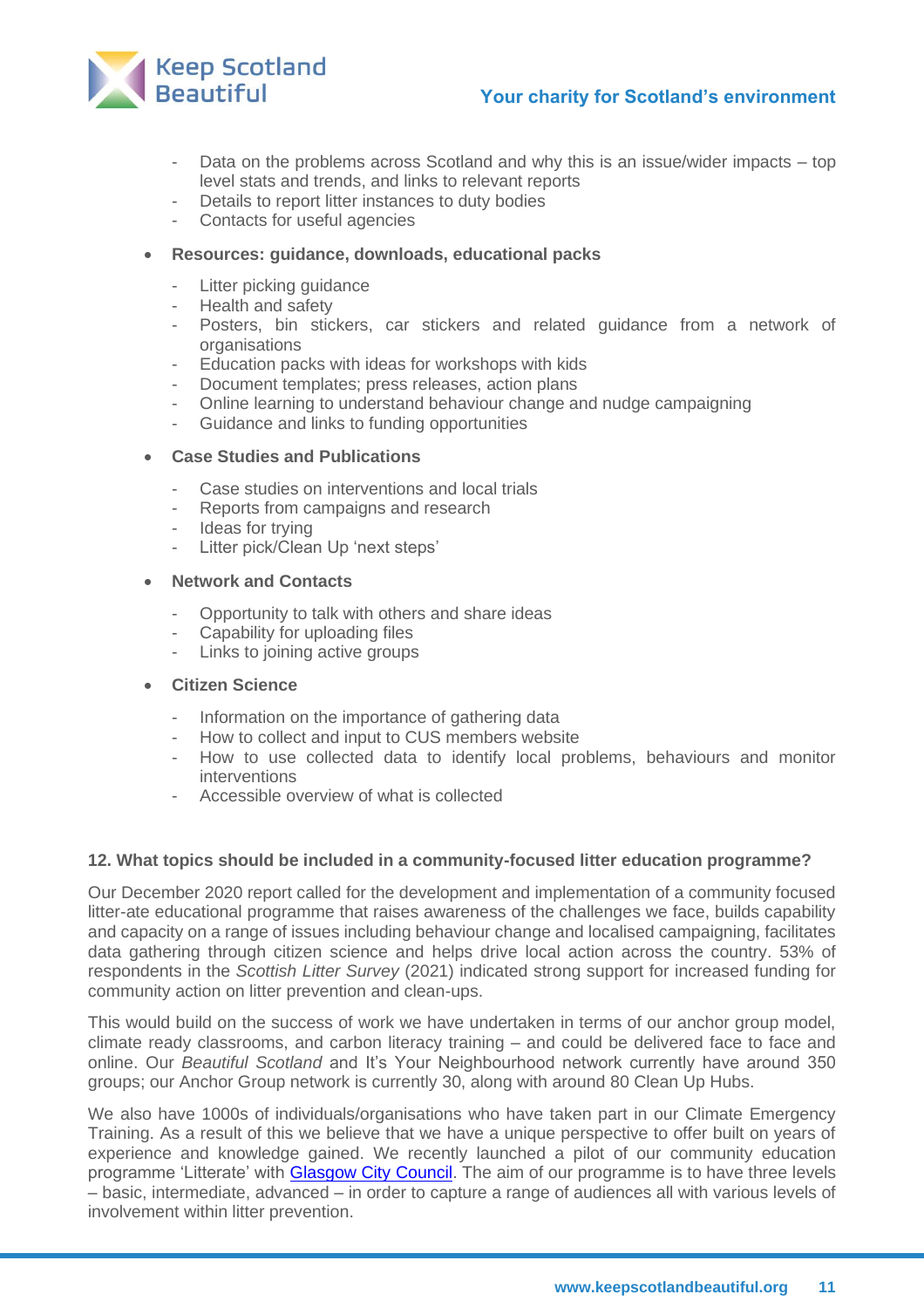

# **Your charity for Scotland's environment**

At the basic level this would have learning outcomes related to increasing awareness of litter and waste; empowering and enabling communities and any local organisations to develop the capacity and capabilities to tackle the issues in their local areas; tools and ideas to share within local communities; and pointing participants to available support and information.

Where appropriate, a litter education programme should also complement education around recycling and waste management within the context of the circular economy, and also link with other broader initiatives including the twin emergencies of climate change and biodiversity. For example, in the run up to COP26 in Glasgow, we provided our Upstream Battle Anchor Groups will additional training that made the connection between marine litter and the climate emergency.

Ultimately, changing people's behaviour is the key to reducing litter and therefore improving the environmental quality of our neighbourhoods. We believe a community-focused programme of education and behaviour change to create a Litter-ate Scotland, aimed at all sections of the population and working with community groups across the country.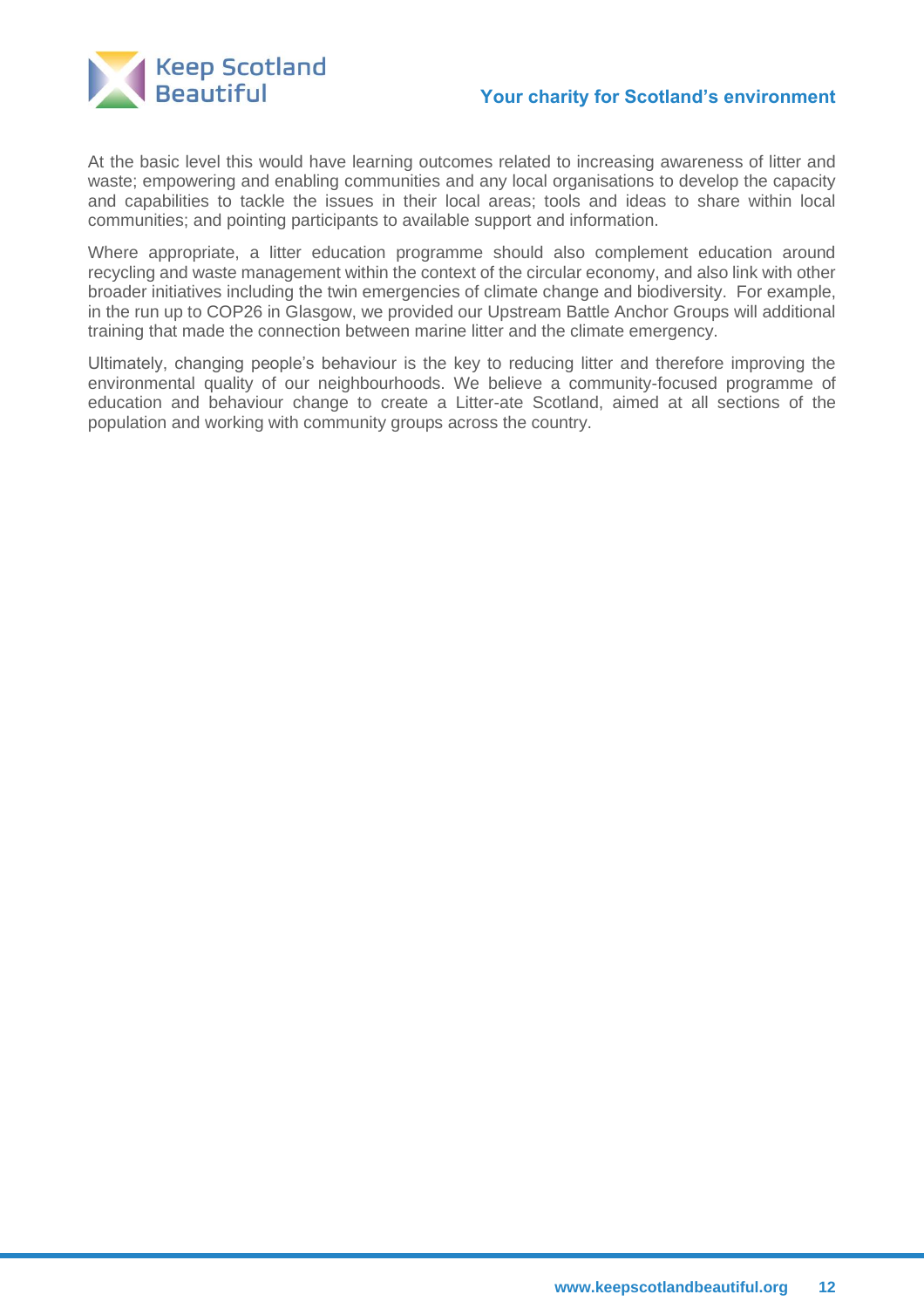

# **Objective 6: Develop a more effective enforcement model**

**13. (a) Do you support proposed actions on enforcement of litter offences to:**

**Action 6.1: Conduct an evidence review of barriers to enforcement? YES**

**Action 6.2: Explore raising current fixed penalty notice amounts? NO**

**Action 6.3: Explore potential alternative penalties to monetary fixed penalties? YES**

**Action 6.4: Create powers to issue fixed penalty notices to registered keepers of a vehicle from which littering occurs (This action was consulted on for the Circular Economy Bill. Unfortunately, due to the COVID-19 crisis, the Bill was not introduced.)**

**(b) Please give reason(s) for your answers.**

6.1 - Our report published in December 2020 called for the Scottish Government to commission a review of the existing, failing enforcement model (from top to bottom, including local capacity to enforce, current legal status and priorities/challenges) to assess the most effective and efficient approach to enforcement, considering whether a move to a restorative approach is appropriate and looking at what has worked successfully in other areas of policy.

6.2 – We recognise there is a strong public support for raising current fixed penalty notice amounts – 65% of respondents to the Scottish Litter Survey (2021) were strongly supportive of such an initiative. At present, we cannot endorse or support this view. This is due to the poor evidence that exists. We know, for example, that the increase in the level of fine for dog fouling has been followed by an increase in non-payment rates; making it crucial that we consider whether restorative, community payback approaches to dealing with these offences may have greater success in bringing about adherence to the law in this area.

The problems and inconsistencies with the enforcement system for litter fines across Scotland need to be urgently addressed. We recognise that this is not an easy fix. If, and when, the broken model becomes more consistent across the country, then we would welcome a fine level review.

6.3 – We support the exploration of alternative penalties; we recognise that this is a complex area that could benefit from further research and would point to the inclusion of all behaviours within Action 1.1 (Question 1).

Action 6.4 – We strongly recommend that the proposals for the creation of powers that would enable FPNs to be issued to registered keepers of vehicles from which littering occurs are included within the forthcoming consultation on a new Circular Economy Bill (originally expected in May 2020). When this action was consulted upon for the previous Circular Economy Bill it was found that of the more than 50% of Scottish local authorities that responded to our survey, 100% are in favour of a change to the legislation which will allow their enforcement officers to tackle littering from cars more effectively – this is why we are working with our partners and engaging with the Scottish Government to encourage change.